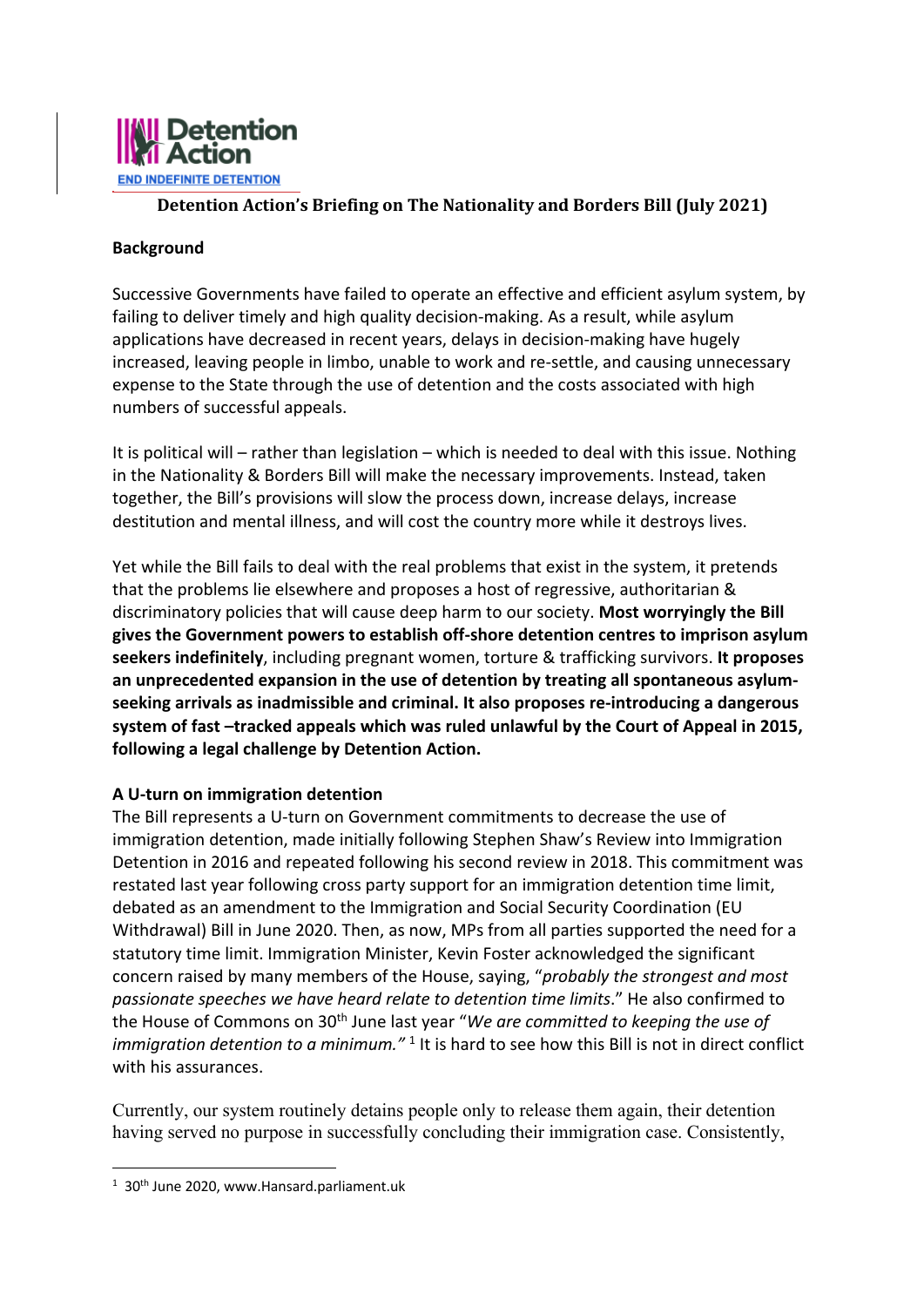each year, the majority of people detained will be released back into the community. The system is ineffective, inefficient, harmful and costly. Immigration detention costs the country over £30,000 per person detained per year, averaging about £100 million each year. In addition, unlawful detention claims are frequently settled or lost by the Home Office, which paid out £9.3m in compensation for 330 cases of unlawful detention in 20/21.<sup>2</sup>

The absence of a time limit rewards inefficient practice by the Home Office. This Bill's proposals will have the effect of drastically increasing the number of people who can be detained leaving them stuck in detention for longer. This will inevitably give rise to a huge surge in costs and unlawful detention payments.

Where detention is required detainees are entitled to accommodation that meets basic minimum standards. Again Kevin Foster on 30th June 2020 told the House of Commons, "*we are committed to ensuring that anyone who is detained is treated with dignity and housed in accommodation that is fit for purpose*." And yet, the Government's Independent Monitoring Board wrote in May 2021 after an inspection of Brook House IRC "*Brook House was not a safe place for vulnerable detainees… this amounted to inhumane treatment of the whole detainee population by the Home Office in the latter months of 2020*."3 A separate public inquiry into abuse at Brook House in 2017 is currently ongoing.

### **How the Bill will increase detention**

One of the main effects of Brexit on the asylum system is that the UK can no longer remove those who arrive in the to claim asylum to a European country that they travelled through on the way under the "Dublin III Regulation". This is a positive development. The Dublin III removals system is deeply flawed, allowing highly vulnerable (and often self-harming) people to be shunted around European countries, returning people to destitution and other unsafe situations. For logistical reasons the number of removals from the UK under the Dublin III Regulation was always relatively low but frequently included deeply traumatised survivors of torture and trafficking. In 2020 Detention Action supported 48 people who were detained for removal under this system and 35 of them (73%) had indicators of trafficking and modern slavery. The Dublin III returns system also undermined the spirit of the Refugee Convention which recognises the rights of people fleeing persecution to have some agency in choosing where they seek asylum. The UK courts have upheld this principle.<sup>4</sup>.

Part 2 of the Bill tries to replicate the Dublin III returns system and apply it to the whole world. It declares asylum claims by EU nationals and anyone else who has travelled through a deemed safe third country, to be inadmissible. The HO will be able to pursue a person's removal not only to the particular third countries through which the person travelled, but to any safe country that may agree to receive them. These rules have been in place since January 2021 and nobody has been removed under this system as no bilateral arrangements have yet been agreed with any other country to accept people. Since this entire system

<sup>2</sup> Home Office Annual Report & Accounts 2020-21, available at -

https://assets.publishing.service.gov.uk/government/uploads/system/uploads/attachment\_data/file/1000127 /HO\_Annual\_Report\_and\_Accounts\_2020-21\_FINAL\_AS\_CERTIFIED\_accessible\_.pdf

<sup>&</sup>lt;sup>3</sup> Annual Report of the Independent Monitoring Board at Brook House IRC May 2021

<sup>4</sup> See ex parte Adimi [1999] EWHC Admin 765.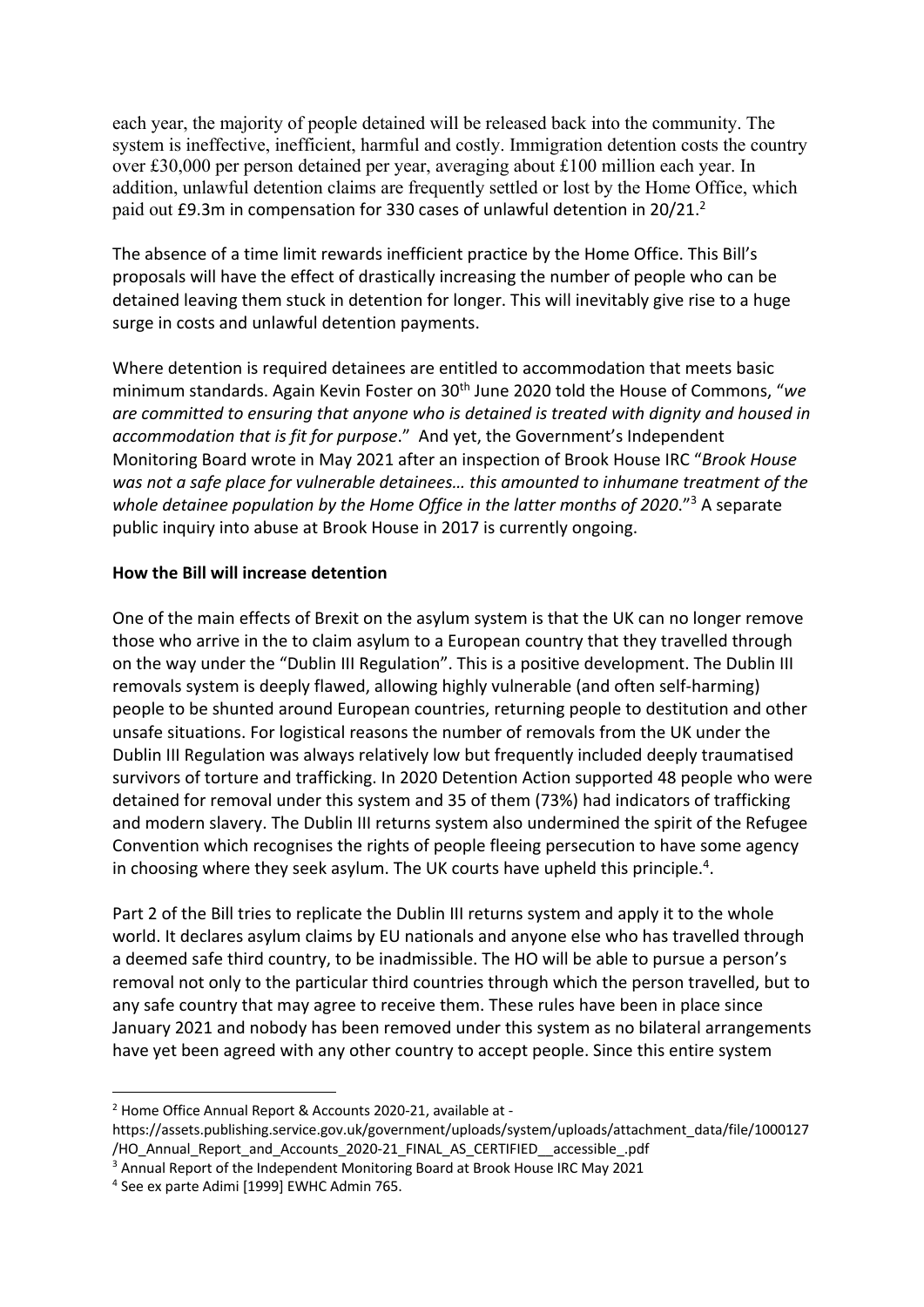depends on the agreement of third countries, and none is forthcoming, the provisions are currently unworkable. Instead the main impact of this provision is to prolong the asylum process and will add to the detention estate since applicants will be forced into either accommodation centres or immigration removal centres while their case remains in limbo. Detention Action is already seeing those whose cases would have been liable to Dublin III returns, being detained.

The Bill also includes proposals to re-introduce a fast track system for appeals made by people held in detention under immigration powers. The power permits the Secretary of State to expedite certain cases, whilst providing minimal legal support and harshly penalising any delays in submitting evidence. Detention Action brought a successful legal challenge<sup>5</sup> to the last Detained Fast Track system which the Court of Appeal struck down as "structurally unfair and unjust" in 2015. The Fast Track system proposed by the Bill is likely unlawful, deeply harmful and will lead to serious miscarriages of justice.<sup>6</sup> Over 10,000 cases were heard under the old unlawful system between 2005-2015. By way of example, a young Ugandan lesbian woman was unsafely returned to Uganda after a DFT appeal where she was then subjected to gang rape.<sup>7</sup>

A new DFT will inevitably increase the number of cases deemed suitable to be expedited, cases will be clogged up in the court system and, for those whose cases fail, removal is unlikely to take place imminently. The use of immigration detention, and the length of its use, is therefore very likely set to expand.

The Bill introduces provisions to criminalise certain asylum claims where a person 'knowingly' enters the UK without prior permission to enter. However there are no visa arrangements in place to seek permission to make an asylum claim, and no exception has been made in the Bill for people who make genuine claims for asylum or who are genuine refugees. This criminalisation of asylum will affect tens of thousands of people, leading to people with legitimate cases serving time in prison for these new offences followed by continued immigration detention under immigration powers, again hugely adding to the numbers in the detention estate.

#### **Offshore Detention and Processing**

We are unreservedly opposed to the proposals contained in the Bill to send asylum seekers offshore for processing. The UNHCR reported on 8 July 2021 that the "*United Kingdom looking at the same ideas [as Australia] is a matter of deep concern to UNHCR because we see it as almost a neo-colonial approach. You pass it off to …African countries and you wash* 

<sup>5</sup> R (Detention Action) v First Tier Tribunal and others [2015] EWCA Civ 840

<sup>6</sup> For a detailed explanation of the injustice that will be caused by a new DFT please see Detention Action's response to the Tribunal Procedure Committee consultation on the subject, available here https://detentionaction.org.uk/wp-content/uploads/2018/11/Detention-Actions-response-to-the-TPCsconsultation-on-Tribunal-Rules-in-relation-to-detained-appellants-October-2018-1.pdf. The TPC concluded that there was no case for a Detained Fast Track

<sup>7</sup> The Guardian, 15 July 2020, Asylum seeker at centre of landmark case over UK's 'unfair' fast-track system https://www.theguardian.com/uk-news/2020/jul/15/asylum-seeker-at-centre-of-landmark-case-over-uksunfair-fast-track-system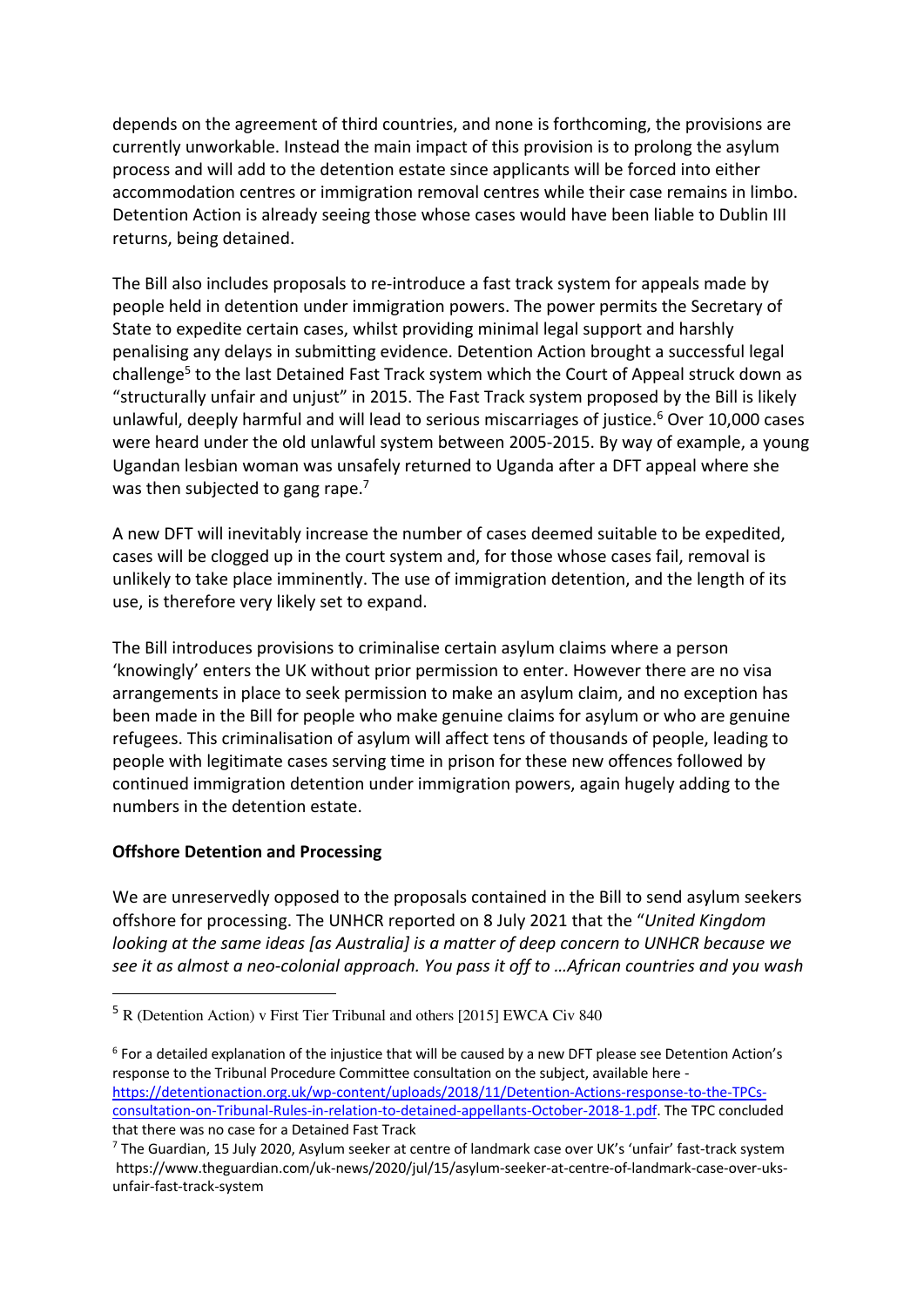*your hands with it. You might pay a lot of money… but nonetheless to shift the burden in that way without the safeguards is a problem*."8

Such a plan for offshore processing would include all people arriving by boat, or other spontaneous means, to seek safety including women, pregnant women, the disabled, the elderly, victims of trafficking and children.

Australia began mandatory offshore detention of people arriving by boat in 2013 but had filled capacity (3,127 people) within a year. Since 2014 no new arrivals have been sent to the offshore detention facilities and instead the Australian navy has been deployed extensively to turn boats back. The policy of offshore detention did not deter people from making the crossing. Instead the navy was deployed to turn back boats. The Australian government has made a decision not to release details of "on-water" matters so it is impossible to know exactly how many boats are sent back to Indonesian waters.

Since 2013 the vast majority (over 70%) of those processed offshore have since been recognised as refugees, but Australian law prohibits them being given refugee status in Australia due to their mode of arrival by boat, so most remain hopelessly in limbo.

The costs of this system are astronomical. Processing costs alone since 2013 (for the total 3,127 people) amounted to \$7,618 billion. But actual spending is even greater. For example, additionally in the same period, \$87 million was paid to the Nauruan Government for visa fees to host refugees at a rate of \$2,000 per person per month, and \$40 million to Cambodia to resettle just seven refugees.<sup>9</sup>

There are well-documented extensive violations of human rights attributed to this policy. The International Criminal Court observed "*These conditions of detention appear to have constituted cruel, inhuman, or degrading treatment ("CIDT"), and the gravity of the alleged conduct thus appears to have been such that it was in violation of fundamental rules of international law.*"10

The Australian Government lacks control over the accommodation and treatment of refugees whose care it has delegated. It cannot prevent abuses taking place and remains accountable for the damaged incurred as a result.

This system does not save lives, it kills people more slowly and more remotely, starving them of hope and denying them a future.

Even setting aside humanitarian/civil liberties concerns, the UK cannot simply ape the Australian offshore scheme and deploy the navy to return asylum seekers to France or any

<sup>8</sup> UNHCR's Guide to Asylum Reform in the United Kingdom, available at https://www.unhcr.org/uk/609123ed4/unhcrs-guide-to-asylum-reform-in-the-unitedkingdom

<sup>9</sup> https://www.kaldorcentre.unsw.edu.au/news/australia-and-uk-focus-costs-detention

<sup>10</sup> https://uploads.guim.co.uk/2020/02/14/200213-Andrew-Wilkie-Response-from-International-Criminal-Court-Australian-Government-treatment-of-asylum-seekers\_(1).pdf